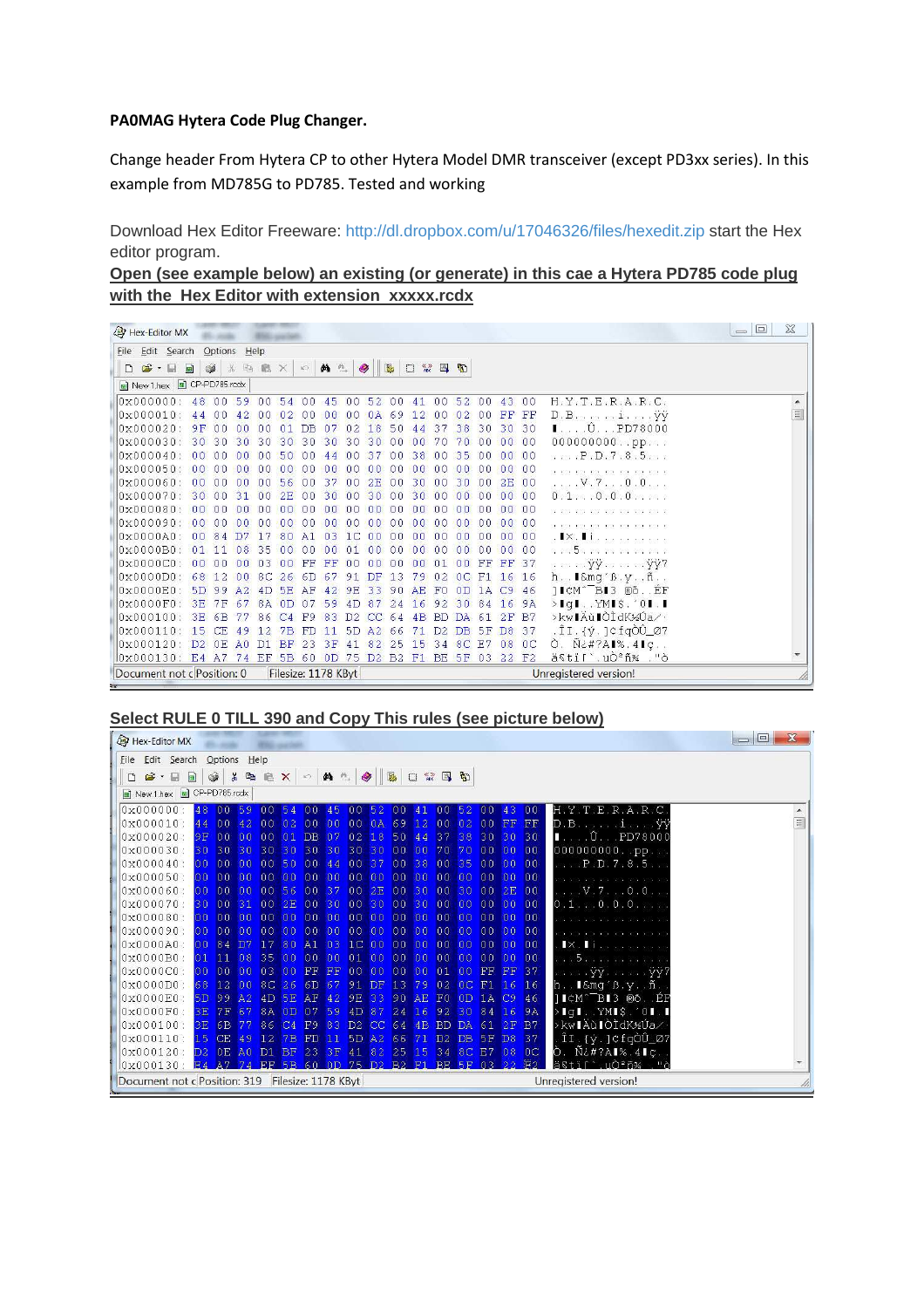| Hex-Editor MX                                    |   |                |                |                |                       |                |                |                                      |                  |                   |                   |                |                 |                |                |                |    |                                                         | $\chi$<br>$=$ $\boxed{2}$ |
|--------------------------------------------------|---|----------------|----------------|----------------|-----------------------|----------------|----------------|--------------------------------------|------------------|-------------------|-------------------|----------------|-----------------|----------------|----------------|----------------|----|---------------------------------------------------------|---------------------------|
| File Edit Search                                 |   |                | Options        | $He$ lp        |                       |                |                |                                      |                  |                   |                   |                |                 |                |                |                |    |                                                         |                           |
| $\mathbb{Z}$ .                                   | 圖 |                | $\circledcirc$ |                |                       |                |                | <b>X the E X   0   M &amp;   Q  </b> |                  |                   | <b>BA</b>         | 口 然 国 和        |                 |                |                |                |    |                                                         |                           |
| New 1.hex 3 CP-PD785.rcdx                        |   |                |                |                |                       |                |                |                                      |                  |                   |                   |                |                 |                |                |                |    |                                                         |                           |
| 0x000270:                                        |   | 98             | 4D             | 3E             |                       | $1A$ $4E$      |                | 99 F5 6C 64 A6 A7 76 02 81 D3        |                  |                   |                   |                |                 |                |                |                | 18 | IM > NIõId   Sv. O.                                     |                           |
| 0x000280:                                        |   | 83             | DS             | 25             | $CC$ $03$             |                |                | 88 DC 03 83                          |                  |                   | 6C D5             |                |                 | D4 BC A9 DC A4 |                |                |    | ∎Ø%Ì.∎Ü.∎lÕÔ½©Ü¤                                        | $\equiv$                  |
| 0x000290:                                        |   | 29             | D1             | 80             | C <sub>2</sub>        | 96             | F7             |                                      | A <sub>5</sub>   | 62                | 16                | AD             | 5 <sub>C</sub>  | 2A             | 14             | 02             | 83 | $ \tilde{N} \hat{A}$ - $rYb. - \sqrt{x}$ .              |                           |
| $0x0002A0$ :                                     |   | EB 4A          |                | 38             | C5                    | F <sub>9</sub> | DS             | $E_{\rm F1}$                         | A2               | DC                | 64                | E <sub>5</sub> | 9E              | 72             | 1B             | E0 47          |    | ëJ8ÅùØñ¢Üdå∎r.àG                                        |                           |
| $0 \times 0002B0$ :                              |   | 5C D7          |                | 2.4            | $92\text{ A}4$        |                | 44             | 86                                   | C6               | 03                | 59                | <b>BE</b>      | 50 <sub>o</sub> | 08             | 69             | 2C 76          |    | \x\$'¤DIÆ.Y%P.i.v                                       |                           |
| $0x0002C0$ :                                     |   | 2B             | 2A             | 44             | <b>BD</b>             | 20             | C9             | <b>B1</b>                            | 83               | D <sub>7</sub>    | <b>DF</b>         | B <sup>9</sup> | 26              | 1B             | A9             | 0 <sup>C</sup> | 3A | $+$ *D½ $E$ + $\blacktriangleright$ B <sup>+</sup> &.©. |                           |
| 0x0002D0:78                                      |   |                | 27             | 51             | 18                    | 73             | 52             | F <sub>3</sub>                       | 95               | 75                | CE                | -DO            | FF              | 82             | 96             | 84 98          |    | x'Q sRó∎uÎĐÿ∎∎∎                                         |                           |
| 0x0002E0:93                                      |   |                | <b>E5</b>      | <b>BF</b>      | <b>BA</b>             | 52             | $\Gamma$       |                                      | $\Box$ C         | 15                | DF                | E <sub>5</sub> | 26              | EC A7          |                | 398F           |    | ∎忺RÏBå&ì§9                                              |                           |
| $0x0002F0$ :                                     |   | D1             | n <sub>0</sub> | 31             | (17)                  | 9F             | C <sub>2</sub> | E2                                   | E6               | <b>AA</b>         | 27                | 8B             | D1              | F8             | A1             | <b>B2</b>      | 9F | ÑĐ1.∎Ââæª'∎Ñøiª∎                                        |                           |
| $10x000300$ :                                    |   | 8 <sup>C</sup> | <b>AD</b>      | 1 <sub>D</sub> | 96                    | 7F             | $\Delta$ 4     |                                      | $\mathbf{1} \in$ | FD                | CA                | C8             | 89              | FE.            | 01             | 43             | 95 | I–.II¤W.ýÊÈIþ.CI                                        |                           |
| $ 0x000310:$ A1                                  |   |                | CF             | F8             | <b>B</b> <sub>9</sub> | 2C             | 14             | 8C                                   | 02               | 91 E <sub>5</sub> |                   | A7             | 33              | 24             | ED             | 73             | 40 | $iI\varnothing$ <sup>1</sup> , $I$ . $a$ §3\$1s0        |                           |
| $0x000320$ :                                     |   | 3B             | 84             | <b>FE</b>      | B6 89                 |                | EA             | AC                                   | 4D CA            |                   | 23                | 9A             | A3              | 36 DF          |                | 36             | B1 | ;   þ¶   ê-MÊ#   £6B6±                                  |                           |
| 0x000330:                                        |   | C2             | <b>CE</b>      | 85             | F9                    | 69             | 62             | DF                                   | <b>FD</b>        | 8D                | C2                | 0E             | 78              | <b>B6</b>      | B <sub>8</sub> | 7F 92          |    | ÂÎ∎ùibßý Â.x¶,∎′                                        |                           |
| 0x000340:                                        |   | 23             | <b>FD</b>      | 65             | n <sup>3</sup>        | FF             | 56             | 9C                                   | C8               | 4B                | E3                | 2A             | C7              | 87             | 2D             | 4D 36          |    | #yeÓÿVIÈKã*CI-M6                                        |                           |
| $0x000350$ :                                     |   | 9E.            | F9             | 9C             | 4F                    | 2.7            | 0A             | 2A                                   | F3               | <b>FB</b>         | 72                | 2A             | 3B              | BE.            | 24             | 7B             | 4A | lùlO' * aûr * ; %\$ {J                                  |                           |
| $0x000360$ :                                     |   | 63.            | C2             | 17             |                       | ED             | 40             | 25                                   | C8               | 1E                | F7                | 39             | 96              | AF.            | 32             |                | 77 | cÂ10%È.÷9∎ <sup>-2</sup> ww                             |                           |
| $0x000370$ :                                     |   | 16             | 43             | A7             | F <sub>9</sub>        | 69             |                | 62 DF                                | FD.              | 8D                | C <sub>2</sub>    | 0E             | 78              | <b>B6</b>      | B8             | 7F 92          |    | .C§ùibßý Â.x¶.∎′                                        |                           |
| $0x000380$ : 23                                  |   |                | FD 65          |                | 0069                  |                |                | 59 99                                | 59 14            |                   | 50                | 3E             |                 | 85 5B A4 A4 AD |                |                |    | #ye.iYIY.P>I[¤¤-                                        |                           |
| 0x000390: 4B 1E 6C F9                            |   |                |                |                |                       | 69             |                | 62 DF                                | FD 8D C2 OE      |                   |                   |                |                 | 78 B6          | <b>B8</b>      | 7F 92          |    | K lùibßý Â x¶ ∎′                                        |                           |
| $0x0003A0$ :                                     |   |                | 23 FD 65 F9    |                |                       | 69             |                | 62 DF FD                             |                  |                   | 8D C <sub>2</sub> |                |                 | 0E 78 B6 B8    |                | 7F             | 92 | #veuibBv A.x1 I'                                        |                           |
| Document not c Position: 927 Filesize: 1178 KByt |   |                |                |                |                       |                |                |                                      |                  |                   |                   |                |                 |                |                |                |    | Unregistered version!                                   |                           |

**Open (in this example) a existing code plug that you want to use. In this example Hytera MD785G code plug, with the Hex Editor with extension xxxxx.rcdx an Select RULE 0 TILL 390 and PASTE the RULES you just have copied from the other CODE PLUG (in this case the PS785) see picture below.** 

| Hex-Editor MX                                                                                     |     |                |                             |               |    |                               |                 |       |                |                            |           |                 |                 |                 |                |                   |                                            | $\mathbf{x}$<br>$\overline{\phantom{a}}$ |
|---------------------------------------------------------------------------------------------------|-----|----------------|-----------------------------|---------------|----|-------------------------------|-----------------|-------|----------------|----------------------------|-----------|-----------------|-----------------|-----------------|----------------|-------------------|--------------------------------------------|------------------------------------------|
| Eile Edit Search Options                                                                          |     |                |                             | Help          |    |                               |                 |       |                |                            |           |                 |                 |                 |                |                   |                                            |                                          |
| $\begin{array}{c c c c c c} \hline \mathbf{G} & \mathbf{G} & \mathbf{H} & \mathbf{H} \end{array}$ |     | $\circledcirc$ | <b>X DB X 0 M &amp; 9 B</b> |               |    |                               |                 |       |                |                            |           | 口然国的            |                 |                 |                |                   |                                            |                                          |
| Carel-MD785G-pa3eha.rcdx                                                                          |     |                |                             |               |    |                               |                 |       |                |                            |           |                 |                 |                 |                |                   |                                            |                                          |
| $0 \times 000000$                                                                                 | 48  | 00             | 59                          | 00            | 54 | 00 <sup>°</sup>               | 45              | 00 52 |                | 00 41                      |           | 00 <sup>°</sup> | 52              | 00              | 43             | 00                | H. Y. T. E. R. A. R. C.                    |                                          |
| $0 \times 000010$ : 44                                                                            |     |                | $00\quad 42$                | 00            | 02 | 0000                          |                 | 00    |                | 0A69                       | 12        | 00 <sub>1</sub> | 02              | 00 FF FF        |                |                   | D.Biy                                      | $\frac{\triangle}{\Box}$                 |
| $0 \times 000020$                                                                                 | 9 F | 00             |                             | 0000          | 01 | DB 07                         |                 | 02    | 18             | $4D$ $44$                  |           | 37 38           |                 | 30 <sub>1</sub> | 30 30          |                   | $\blacksquare$ $0.$ MD78000                |                                          |
| $0 \times 000030$                                                                                 | 47  |                | 30 30 30 30                 |               |    | 30 <sup>°</sup>               | 30 <sup>°</sup> |       |                | 4C 30 00 00                |           | 70 70           |                 | 000000          |                |                   | G000000L0pp                                |                                          |
| $0 \times 000040$                                                                                 | 00  | 00             | 00                          | $00 \quad 4D$ |    | 00                            | 44              | 00    | 37             | 00 38                      |           | 00              | 35              | 00              | 47             | 00                | M.D.7.8.5.G.                               |                                          |
| $0x000050$ :                                                                                      | 00  |                | 000000000                   |               |    | 0000                          |                 | 00    | n <sub>0</sub> | 0000                       |           | 00              | 00              | 00              | 0000           |                   |                                            |                                          |
| $0 \times 000060$                                                                                 | 00  | 00             | 00                          | 00            | 41 | 00                            | 37              | 00    | 2E             | 00                         | 30        | 00              | 30              | $\sqrt{00}$     | 2E 00          |                   | . A. 7 0 . 0                               |                                          |
| 0x000070                                                                                          | 31  | 0 <sup>0</sup> | 31                          | 00            | 2E | 00                            | 30              | 00    | 30             | 0035                       |           | 00 <sub>1</sub> | 00              | 00              | 0000           |                   | 1.1.0.0.5                                  |                                          |
| 0x000080                                                                                          | 00  | 00             | 00                          | 00            | 00 | 00                            | 0 <sup>0</sup>  | 00    | 00             | 0000                       |           | 00 <sup>°</sup> | 00 <sup>o</sup> | 00              | 0000           |                   |                                            |                                          |
| 0x000090:                                                                                         | 00  | 00             | n <sub>0</sub>              | 00            | 00 | 00 00                         |                 | 0000  |                | 00 00                      |           |                 | 0000            | 00 <sup>1</sup> | $00$ 00        |                   |                                            |                                          |
| 0x000000                                                                                          | 00  | 84             | D7                          | 17 80         |    | $A1$ 03                       |                 |       |                | IC 00 00 00                |           | 0000            |                 | 00              | 00000          |                   | $\mathbf{X}$ .                             |                                          |
| $\log 0000B0$                                                                                     | 01  | 11             |                             | 07 35 00      |    | 00 <sub>1</sub>               | 00              | 01    | 00             | 0000                       |           | 00 <sub>1</sub> | 00              | 00              | 0000           |                   | $\cdot$ . 5.                               |                                          |
| $0x0000C0$ :                                                                                      | 00  |                | 0000                        | 03 00         |    | FF FF                         |                 | 0000  |                | 0000                       |           | 01              | 00 <sup>o</sup> | <b>FF</b>       | FF 37          |                   |                                            |                                          |
| $0x0000D0$ :                                                                                      | 68  | 12             | 00                          | E1 C6         |    | CE                            | CD              | E6    | 4A             | 0F                         | <b>EA</b> | B <sub>2</sub>  | CB              |                 | 05 62 1E       |                   | háÆÎÍæJ.êºË.b                              |                                          |
| 0x0000E0                                                                                          | C2  | 81             | 48                          | 43            | 31 | <b>7E</b>                     | 1F              | 2E    | A <sub>F</sub> | 29                         | AA        | 9B 2D           |                 | $ 21\rangle$    | 65 27          |                   | Ã<br>$HC1^\sim$ . .0) $H - le'$            |                                          |
| $0x0000F0$ :                                                                                      | C1  | 52             | 05                          | 85 4C         |    | 68                            | C1              | 78    | 13             | $60^{\circ}$               | 53        |                 | $91 \quad 46$   | 24              | CD E2          |                   | ÁR MLhÁx S'FSÍâ                            |                                          |
| $0 \times 000100$ : $F4$                                                                          |     | A <sub>0</sub> |                             | $CC$ 94       |    | 75                            | 57              | 84    | DF             | 83                         | 54        | 17              | CA              |                 | $83$ $2D$ $0A$ |                   | ô Ì∎wuW∎ß∎T.Ê∎—                            |                                          |
| $0x000110$ :                                                                                      | 86  | A <sub>0</sub> | 1 <sub>D</sub>              | 53            | 07 | F <sub>9</sub>                | 7F              | 5E    | <b>B1</b>      | AA.                        | 49        | FA 90           |                 | <b>B3</b>       | 05             | 7D                | .S.ù∎^±ªIú °.)<br>ш                        |                                          |
| $0 \times 000120$ $AA$                                                                            |     |                | 35 90 C5 A6 DF 15           |               |    |                               |                 |       |                | 8B 55 E3 16 D2 A8 61 4C 96 |           |                 |                 |                 |                |                   | $=5$ Å B. U<br>$\ddot{a}$ . $\ddot{O}$ all |                                          |
| 0x000130                                                                                          |     |                | 49 43 A6 90 D1              |               |    | 7F 80 31 C2 D9 C3 A0 2D 42 52 |                 |       |                |                            |           |                 |                 |                 |                | $\Gamma$ $\Delta$ | IC! ÑIIlÂÙÃ -BRÚ                           |                                          |
| Document not c Position: 319 Filesize: 1178 KByt                                                  |     |                |                             |               |    |                               |                 |       |                |                            |           |                 |                 |                 |                |                   | Unregistered version!                      |                                          |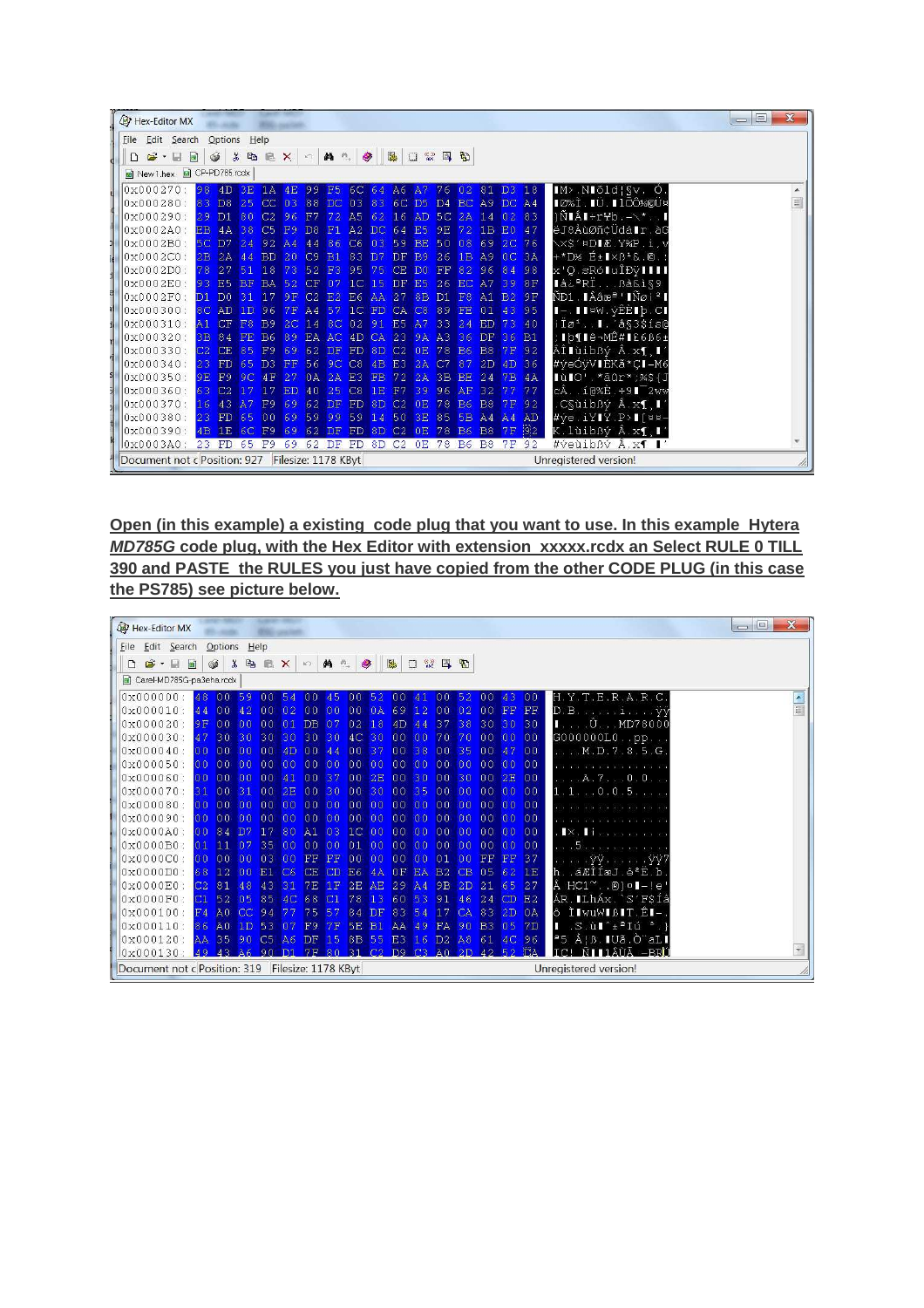|   | Hex-Editor MX                                    |     |                 |                         |                |                   |           |                            |                |                |          |                     |                 |                                          |           |                |                |          |                                                                                | $\mathbf{x}$<br>$\Box$ e |
|---|--------------------------------------------------|-----|-----------------|-------------------------|----------------|-------------------|-----------|----------------------------|----------------|----------------|----------|---------------------|-----------------|------------------------------------------|-----------|----------------|----------------|----------|--------------------------------------------------------------------------------|--------------------------|
|   | Eile Edit Search                                 |     |                 | Options                 | Help           |                   |           |                            |                |                |          |                     |                 |                                          |           |                |                |          |                                                                                |                          |
| D | $\mathbf{E} \cdot \mathbf{H}$                    |     |                 | S.                      |                |                   |           | <b>&amp; B E X 0 A 1 9</b> |                |                |          | 熙                   |                 | $\Box \quad \cong \quad \Box \quad \Box$ |           |                |                |          |                                                                                |                          |
|   | Carel-MD785G-pa3eha.rcdx                         |     |                 |                         |                |                   |           |                            |                |                |          |                     |                 |                                          |           |                |                |          |                                                                                |                          |
|   | 0x000260:                                        |     | B4              | E1                      | 6C             | 31 9B             |           | F <sub>2</sub> 07          |                | <b>B</b> 9     | 93       | $65$ B <sub>8</sub> |                 | 78                                       | 77        | 0F             | 35             | 06       | $i$ ál1 $i$ ð. $i$ le, $xw.5$ .                                                |                          |
|   | 0x000270                                         |     | 4A              | D6 5B                   |                | 02.4F             |           | 30                         | 71             | 3B 02          |          | 1B AE               |                 |                                          | 3D 1A     | 0D 9E 20       |                |          | JO[.00q; .0=1                                                                  | $\equiv$                 |
|   | 0x000280                                         |     | BA              | 67                      | 72.            | $CC$ $03$         |           | 88                         | DC.            | 03             | 83       | 6C D5               |                 |                                          | D4 BC A9  |                | DC A4          |          | qrÌ.∎Ü.∎lÕÔ¼©Ü¤                                                                |                          |
|   | 0x000290:                                        | 2.9 |                 | D1                      | 80             | $C2$ 96           |           | F7                         |                | 72 A5 62 16 AD |          |                     |                 |                                          |           | 5C 2A 14 02 83 |                |          | $)\tilde{N}$ $\hat{A}$ $\div$ $\div$ $\div$ $\times$ $\cdot$ $\cdot$ $\bullet$ |                          |
|   | 0x0002A0                                         | EB  |                 | 4A                      | 38             | C5                | F9        | D8                         | F1.            | A2             | DC.      | 64                  | E <sub>5</sub>  | 9E                                       | 72        | 1B             | E <sub>0</sub> | 47       | ëJ8ÅùØñ¢Üdå∎r.àG                                                               |                          |
|   | $\log 0002B0$ :                                  |     |                 | 5C D7 24                |                | $92\overline{A4}$ |           | 44                         | 86             | C6             | 03       | 59 BE               |                 | 50 08                                    |           | 69             | 2C 76          |          | \×\$'¤D∎Æ.Y%P.i.v                                                              |                          |
|   | $0 \times 0002$ C0:                              | 2B  |                 | $2A$ 44                 |                | 9B 0F             |           | 2A 24                      |                | 5A             | 03       | $1A$ $7F$           |                 |                                          | $OE$ $A7$ | C <sub>9</sub> | A7 21          |          | $+$ *DI $.$ *\$Z. I. SÉS!                                                      |                          |
|   | $0x0002D0$ :                                     |     | 53              | 4F 41                   |                | $15$ $2D$         |           | 42 70                      |                | 3B 45          |          | 65 F3               |                 |                                          |           | FC 6E 12 0F BB |                |          | SOA.-Bp:Eeóün»                                                                 |                          |
|   | 0x0002E0                                         |     | CO <sub>2</sub> | 5C 89 51 AE A3 43 DC D4 |                |                   |           |                            |                |                |          |                     | <b>B5 66 FC</b> |                                          |           | 7E 2F          | 18 38          |          | À∖IQ®ECÜÔµfü~⁄8                                                                |                          |
|   | 0x0002F0                                         |     | 0F              | 8E                      | 72.            | 42 <sup>°</sup>   | 06        | F <sub>5</sub>             | 39             | DE AA          |          | E2                  | 6D              | CA                                       | 74        | 32 96 CB       |                |          | .∎rB.õ9ÞªâmÊt2∎Ë                                                               |                          |
|   | 0x000300                                         |     | 6A              | CD                      | n <sub>9</sub> | 68 45             |           | $IC$ $9E$                  |                | 8D             | 4F       | CF EA               |                 | 46                                       | CO        | 14 8C 25       |                |          | jí.hE. OIêFÀ. 1%                                                               |                          |
|   | 0x000310                                         |     | E1              | A8 6D FF F4             |                |                   |           | AA 03 17                   |                |                | 00       | 52 75               |                 |                                          | 64 B9     | 63 69 DF       |                |          | á mÿôªRud <sup>1</sup> ciß                                                     |                          |
|   | 0x000320                                         |     | 25              | 69                      | 43             | C2                | <b>E8</b> | 8F                         | $\mathbb{R}^2$ | 5D             | 07       | $10^{\circ}$        | 0B              | 75                                       | DC.       | F1             | E9             | 61       | %iCÂè :]uÜñéa                                                                  |                          |
|   | $0 \times 000330$                                |     | CA              | 44                      | 2A             | F <sub>9</sub>    | 69        | 62                         | DF             | FD             | 8D       | C2                  | 0E              | 78                                       | <b>B6</b> | <b>B8</b>      | 7F             | 92       | ÊD*ùibßý Â.x¶, I'                                                              |                          |
|   | 0x000340                                         | 2.3 |                 | FD 65 D3 FF             |                |                   |           | 56 9C                      |                | C8             | 4B       | E3 2A               |                 | C7                                       | 87        |                | 2D 4D 36       |          | #yeÓyVIÈKã*CI-M6                                                               |                          |
|   | $10 \times 000350$                               |     | 9 <sub>E</sub>  | F9                      |                | $9C$ $4F$         | 27        | 0A                         | 2A             | E3             | FB.      | $72\quad2A$         |                 | 3B BE                                    |           | 24             | $7B$ $4A$      |          | lùlo' *ãûr*;%\${J                                                              |                          |
|   | 0x000360                                         |     | 63              | $C2$ 17                 |                | 17 ED             |           | 40 <sup>°</sup>            | 25             | C8             | 1E       | F7 39               |                 |                                          | 96 AF 32  |                | 77             | 77       | $c\hat{A}$ 10% $\hat{E}$ 91 <sup>-2</sup> ww                                   |                          |
|   | 0x000370                                         |     | 16              | 43 A7 F9                |                |                   | 69        | 62                         | <b>DF</b>      | FD             | 8D       | C <sub>2</sub>      | 0E              | 78                                       | <b>B6</b> | <b>B</b> 8     | 7F             | 92       | .C§ùibßý Â.x¶.∎′                                                               |                          |
|   | 0x000380                                         | 23  |                 | FD 65                   |                | 9F 67             |           | 64 43                      |                | 21             | 3D E7 5A |                     |                 | EB CO                                    |           |                |                | 91 6C 9C | #yelgdC!=çZëÀ'll                                                               |                          |
|   | 0x000390:                                        |     | D <sub>3</sub>  | $A4$ CE                 |                | F9 69             |           | $62$ DF                    |                |                |          |                     |                 | FD 8D C2 0E 78 B6                        |           | <b>B8 7F</b>   |                |          | Ó¤Îùibßý Â.x¶                                                                  |                          |
|   | Document not c Position: 927 Filesize: 1178 KByt |     |                 |                         |                |                   |           |                            |                |                |          |                     |                 |                                          |           |                |                |          | Unregistered version!                                                          |                          |

# **Now are the rules 0 till 390 from the PD785 CP in the CP of the MD785G (in this example).**

Save this file, **this is the new CP now for the PD785**.

Open this new CP with the Hytera CPS (Code Plug Software) and write to radio (in this case) PD785. After this, read from radio the file (in this case PD785) and save to your computer, after this write this saved CP again to your radio.

Otherwise you see by Radio information, maybe the wrong model name (see pictures below).

#### **BEFORE RELOAD**

| $\mathbf{x}$<br>日· MD785G<br>Radio Information |                                 |                                           |
|------------------------------------------------|---------------------------------|-------------------------------------------|
| $F$ Common<br><b>E</b> Conventional            | Serial Number 13304A0592        |                                           |
| <b>XPT Trunking</b><br>$+ +$                   | Model Name MD785G               |                                           |
|                                                |                                 | Model Number PD785-00000000-001000-U1-0-H |
|                                                | Model Type Portable             |                                           |
|                                                | Frequency Range [MHz] 400-470   |                                           |
|                                                |                                 | Signaling Type DMR/HDC1200/2-Tone         |
|                                                | Radio Data Version D7.00.07.010 |                                           |
|                                                | Firmware Version A7.00.11.007   |                                           |
|                                                | Last Programmed Date 2015.5.18  |                                           |